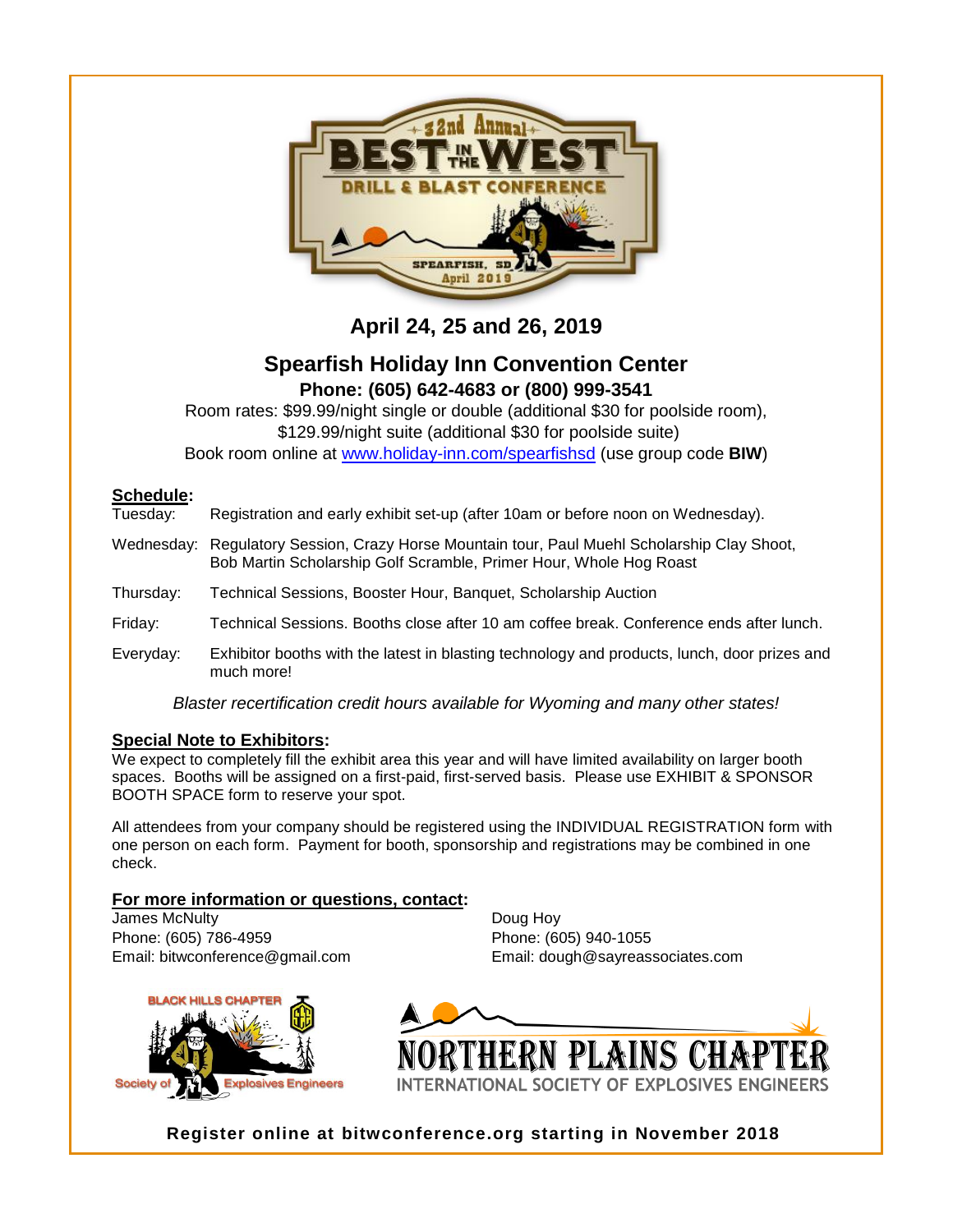

Spearfish Holiday Inn Convention Center Spearfish, South Dakota April 24, 25 and 26, 2019

## **INDIVIDUAL REGISTRATION** (please use one form for each person)

| \$135              | $\Box$ \$165 after March 31                                                                 | $\Box$ \$85 student or spouse                      | \$100 spouse after March 31                                                                    |
|--------------------|---------------------------------------------------------------------------------------------|----------------------------------------------------|------------------------------------------------------------------------------------------------|
| Name:              |                                                                                             |                                                    |                                                                                                |
| Company            |                                                                                             |                                                    |                                                                                                |
| Address:           |                                                                                             |                                                    |                                                                                                |
| City:              |                                                                                             |                                                    |                                                                                                |
| Phone:             |                                                                                             |                                                    |                                                                                                |
| Email:             |                                                                                             |                                                    |                                                                                                |
|                    |                                                                                             |                                                    | PLEASE CHECK EVENTS AND MEALS YOU PLAN TO ATTEND (OTHER THAN THE TECHNICAL SESSIONS)           |
|                    | Wednesday, April 24 - please choose one morning event: clay shoot, golf or Crazy Horse tour |                                                    |                                                                                                |
|                    |                                                                                             |                                                    |                                                                                                |
|                    | Paul Muehl Scholarship Clay Shoot: Paul Sterk (405) 850-2263 sterk@rushmore.com             |                                                    |                                                                                                |
|                    |                                                                                             |                                                    | Bob Martin Scholarship Golf Scramble: Ron Eastman (307) 680-8805 reastman@daveybickford.us     |
|                    |                                                                                             |                                                    | Crazy Horse Mountain Tour: Jeff Hermanson (605) 430-8503 jeff.hermanson@crazyhorse.org         |
| Lunch              |                                                                                             |                                                    |                                                                                                |
| Thursday, April 25 |                                                                                             |                                                    |                                                                                                |
| $\Box$ Lunch       |                                                                                             |                                                    |                                                                                                |
|                    |                                                                                             |                                                    | Evening Awards Banquet & Scholarship Auction - one ticket included with each paid registration |
|                    | Extra Banquet Tickets \$30 each                                                             |                                                    | Number of tickets Total \$                                                                     |
|                    |                                                                                             |                                                    |                                                                                                |
| Friday, April 26   |                                                                                             |                                                    |                                                                                                |
| Lunch              |                                                                                             |                                                    |                                                                                                |
|                    | PLEASE COMPLETE PAYMENT INFORMATION                                                         |                                                    | TOTAL PAYMENT \$                                                                               |
|                    | Mail this form with check or card info to:                                                  |                                                    | Best in the West Drilling & Blasting Conference                                                |
|                    | (checks payable to Best in the West)                                                        | 3213 West Main Street #138<br>Rapid City, SD 57702 |                                                                                                |
|                    |                                                                                             |                                                    |                                                                                                |
|                    | <b>Credit Card Information</b><br>$\Box$ Visa                                               |                                                    | Master Card   American Express  <br><b>Discover</b>                                            |
| Card Number:       |                                                                                             |                                                    |                                                                                                |
|                    |                                                                                             |                                                    |                                                                                                |
|                    |                                                                                             |                                                    |                                                                                                |
| Billing City:      | <u> 1990 - John Barn Barn, mars and de Barn Barn</u>                                        |                                                    |                                                                                                |
|                    | For more information or questions, contact:                                                 |                                                    |                                                                                                |
|                    | James McNulty, Phone: (605) 786-4959 or Email: bitwconference@gmail.com                     |                                                    |                                                                                                |
|                    |                                                                                             |                                                    |                                                                                                |
|                    | Register online at bitwconference.org starting in November 2018                             |                                                    |                                                                                                |